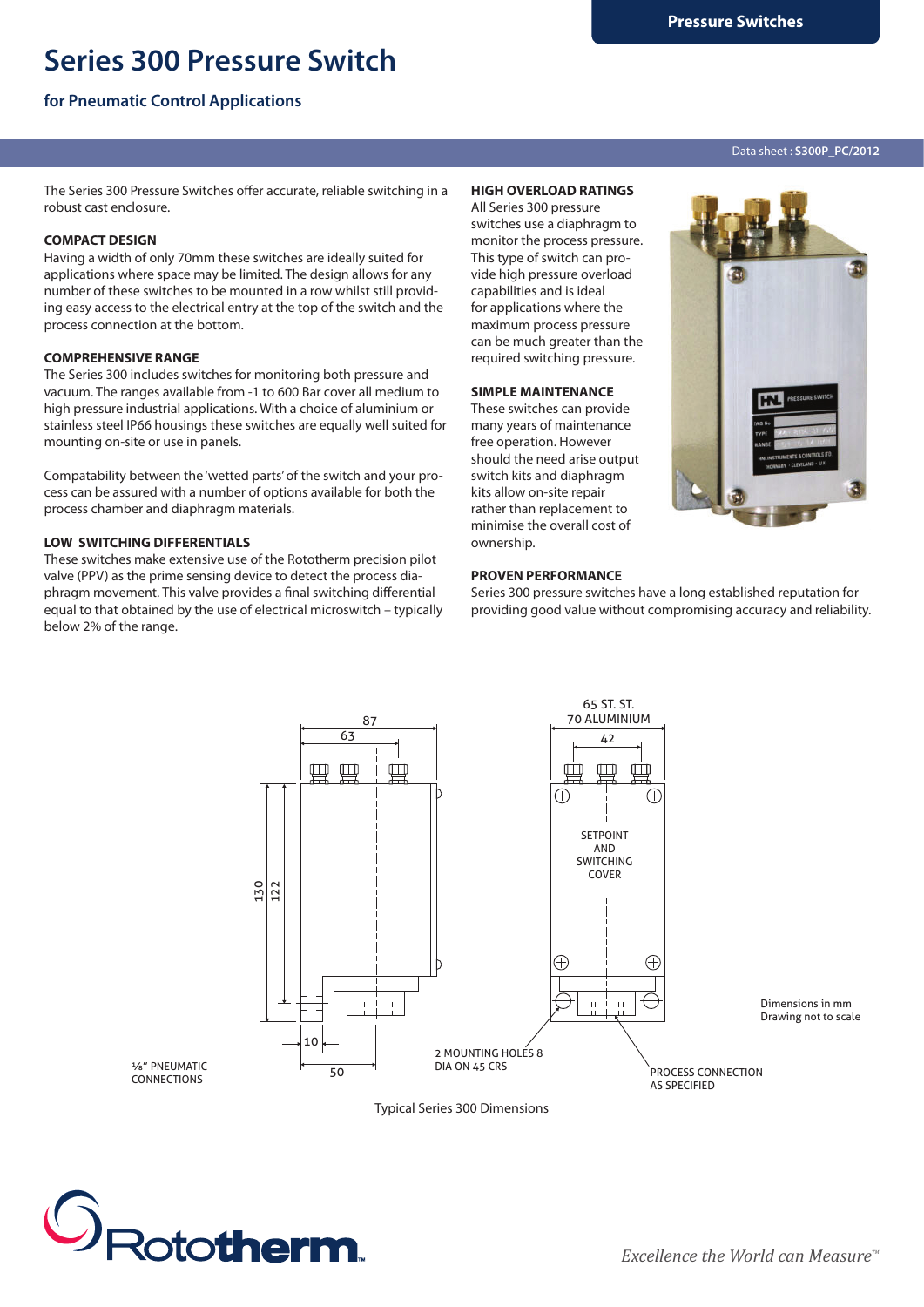#### **Series 300 Pressure Switches Specifications & Coding**

| <b>Set Point Ranges (bar)</b>       |                                                                                                            |                |                      | <b>Diaphragm Material</b> |                |                              | <b>Chamber Proof Rating (bar)</b>             |                                           |                              |
|-------------------------------------|------------------------------------------------------------------------------------------------------------|----------------|----------------------|---------------------------|----------------|------------------------------|-----------------------------------------------|-------------------------------------------|------------------------------|
| <b>Range Code</b>                   | <b>MIN</b>                                                                                                 | <b>MAX</b>     | $\%$<br><b>RESET</b> | <b>Nitrile</b><br>Code 1  | PTFE<br>Code 2 | <b>Hastelloy C</b><br>Code 7 | <b>Anodised</b><br><b>Aluminium</b><br>Code 1 | <b>316 Stain-</b><br>less Steel<br>Code 5 | <b>Hastelloy C</b><br>Code 7 |
| 344 PZ                              | $-0.6$                                                                                                     | 0.6            | $\overline{2}$       | $\checkmark$              | $\checkmark$   | $\checkmark$                 | 30                                            | 30                                        | $\bullet$                    |
| 345 PZ                              | $-1$                                                                                                       | 1.4            |                      | $\checkmark$              | $\checkmark$   | $\checkmark$                 | 30                                            | 30                                        | $\bullet$                    |
| 346 PZ                              | $-1$                                                                                                       | 6.0            |                      | $\checkmark$              | $\checkmark$   | $\checkmark$                 | 30                                            | 30                                        | $\bullet$                    |
| 344P                                | 0.1                                                                                                        | 1.4            | 2                    | $\checkmark$              | $\checkmark$   | $\checkmark$                 | 30                                            | 30                                        | 30                           |
| 345 P                               | 0.2                                                                                                        | 3.0            |                      | $\checkmark$              | $\checkmark$   | $\checkmark$                 | 30                                            | 30                                        | 30                           |
| 346 P                               | 0.7                                                                                                        | 7.0            |                      | $\checkmark$              | $\checkmark$   | $\checkmark$                 | 30                                            | 30                                        | 30                           |
| 34BP                                | $\mathbf{1}$                                                                                               | 10             |                      | $\checkmark$              | $\checkmark$   | $\checkmark$                 | 30                                            | 30                                        | 30                           |
| 347 P                               | $\overline{2}$                                                                                             | 21             |                      | $\checkmark$              | $\checkmark$   | $\checkmark$                 | 35                                            | 35                                        | 35                           |
| 354P                                | 1.2                                                                                                        | 12             | 3                    | $\boldsymbol{\mathsf{x}}$ | $\checkmark$   | $\checkmark$                 | ×                                             | 250                                       | 250                          |
| 355P                                | 3                                                                                                          | 30             |                      | $\boldsymbol{\mathsf{x}}$ | $\checkmark$   | $\checkmark$                 | ×                                             | 250                                       | 250                          |
| 356P                                | $\overline{7}$                                                                                             | 70             |                      | $\pmb{\times}$            | $\checkmark$   | $\checkmark$                 | ×                                             | 250                                       | 250                          |
| 357 P                               | 20                                                                                                         | 210            |                      | $\boldsymbol{\mathsf{x}}$ | $\checkmark$   | $\checkmark$                 | ×                                             | 350                                       | 350                          |
| 358P                                | 60                                                                                                         | 600            |                      | $\boldsymbol{\mathsf{x}}$ | $\checkmark$   | $\checkmark$                 | ×                                             | 1000                                      | 1000                         |
| <b>Differential Pressure Ranges</b> |                                                                                                            |                |                      |                           |                |                              |                                               |                                           |                              |
| 344 DPZ                             | $-0.9$                                                                                                     | 0.9            | 3                    | $\checkmark$              | $\checkmark$   | $\checkmark$                 | 30                                            | 30                                        | 30                           |
| 345 DPZ                             | $-1$                                                                                                       | $\overline{2}$ |                      | $\checkmark$              | $\checkmark$   | $\checkmark$                 | 30                                            | 30                                        | 30                           |
| 344 DP                              | 0.2                                                                                                        | $\overline{2}$ | 2.5                  | $\checkmark$              | $\checkmark$   | $\checkmark$                 | 30                                            | 30                                        | 30                           |
| 345 DP                              | 0.4                                                                                                        | 4              |                      | $\checkmark$              | $\checkmark$   | $\checkmark$                 | 30                                            | 30                                        | 30                           |
| 346 DP                              | $\mathbf{1}$                                                                                               | 10             |                      | $\checkmark$              | $\checkmark$   | $\checkmark$                 | 30                                            | 30                                        | 30                           |
| 347 DP                              | $\overline{2}$                                                                                             | 21             |                      | $\checkmark$              | $\checkmark$   | $\checkmark$                 | 35                                            | 35                                        | 35                           |
| Key to options:                     | $\checkmark$ = available<br>$x = not available$<br>$\bullet$ = check availability with HNL Technical Sales |                |                      |                           |                |                              |                                               |                                           |                              |

## **Note on Vent Ring Option:**

As an additional safety feature, all of the Series 300 pressureswitches can be specified to include an optional vent ring. Its purpose is to isolate the electrical housing from the process in the event of process diaphragm failure, as shown.

If a vent ring is included a new process diaphragm can be fitted to allow the switch to be returned to service. Without a vent ring ingress of the process into the electrical housing may additionally necessitate the replacement of the output switch or render the switch unserviceable.

Inclusion of a vent ring will increase the overall length of the switch by 15mm.